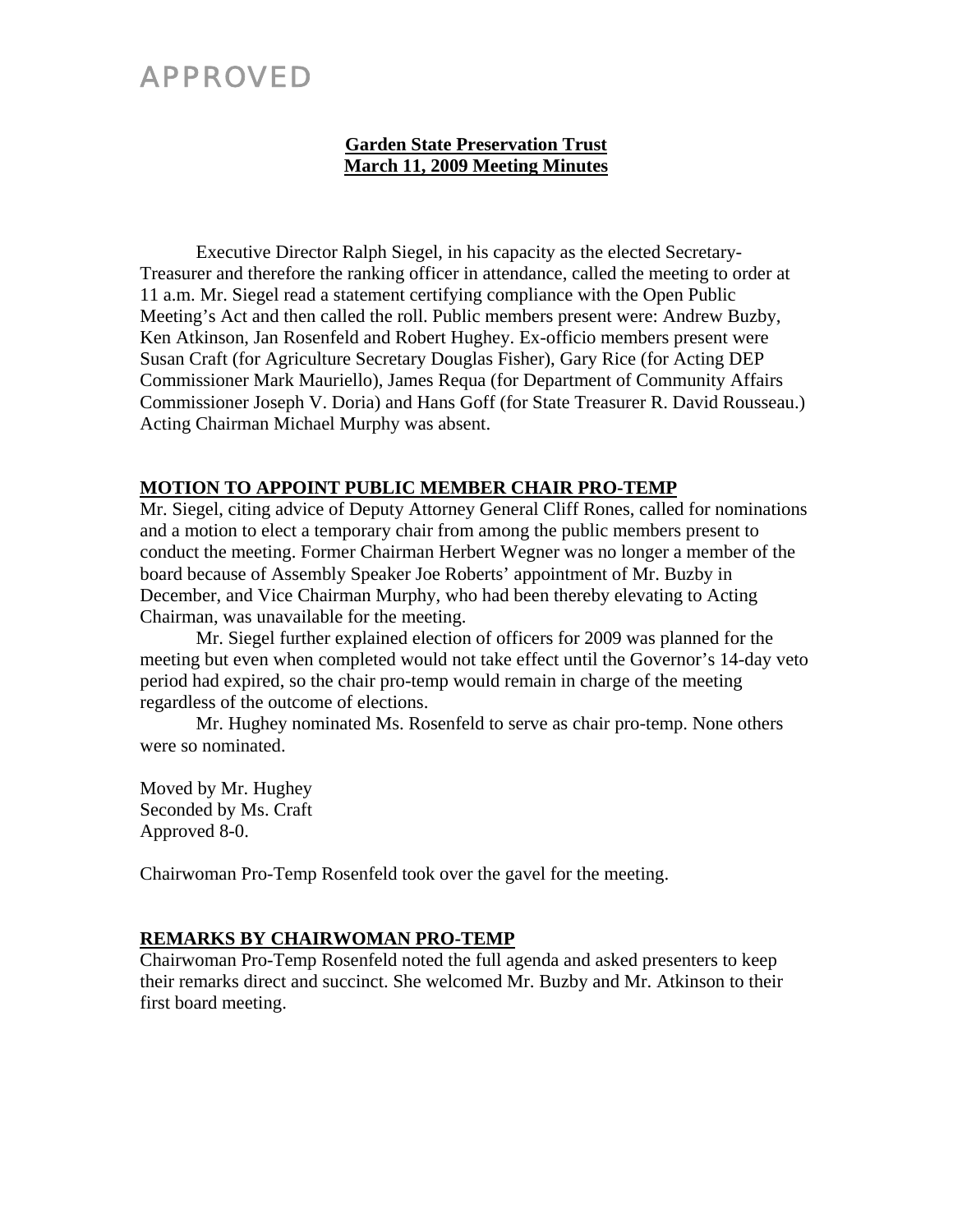### **APPROVAL OF MINUTES OF JULY 29, 2008, BOARD MEETING**

Chairwoman Pro-Temp Rosenfeld and Ms. Craft submitted written copies of the minutes with suggested typographical corrections. Chairwoman Rosenfeld asked if there were any other corrections or clarifications to the draft minutes from the July 29 meeting. There were none.

Moved by Ms. Craft Seconded by Chairwoman Pro-Temp Rosenfeld Approved 8-0.

#### **ELECTION OF OFFICERS FOR 2009**

Chairwoman Pro-Temp Rosenfeld explained the statutory rotation of chair meant this year the Governor's appointee, Mr. Murphy, was the only board member eligible to be elected chairman of the Garden State Preservation Trust for 2009.

Mr. Atkinson nominated Mr. Murphy as chair in absentia. Ms. Craft seconded.

Mr. Siegel conducted a roll call vote. Approved 8-0 to elect Mr. Murphy chairman for 2009.

Chairwoman Pro-Temp Rosenfeld asked for nominations for the position of vice chairman of the Garden State Preservation Trust for 2009.

Ms. Craft nominated Chairwoman Pro-Temp Rosenfeld as vice-chair for 2009. Mr. Atkinson seconded.

Mr. Siegel conducted a roll call vote. Approved 8-0 to elect Chairwoman Pro-Temp Rosenfeld as vice chairwoman for 2009.

Chairwoman Pro-Temp Rosenfeld explained the board could elect anyone to serve as Secretary and as Treasurer and could combine the positions. The statute does not require these posts to be held by a voting board member.

Ms. Craft nominated Mr. Siegel to the combined post of Secretary-Treasurer for 2009. Chairwoman Pro-Temp Rosenfeld seconded.

Mr. Siegel conducted a roll call vote. Approved 8-0 to elect Mr. Siegel Secretary-Treasurer for 2009.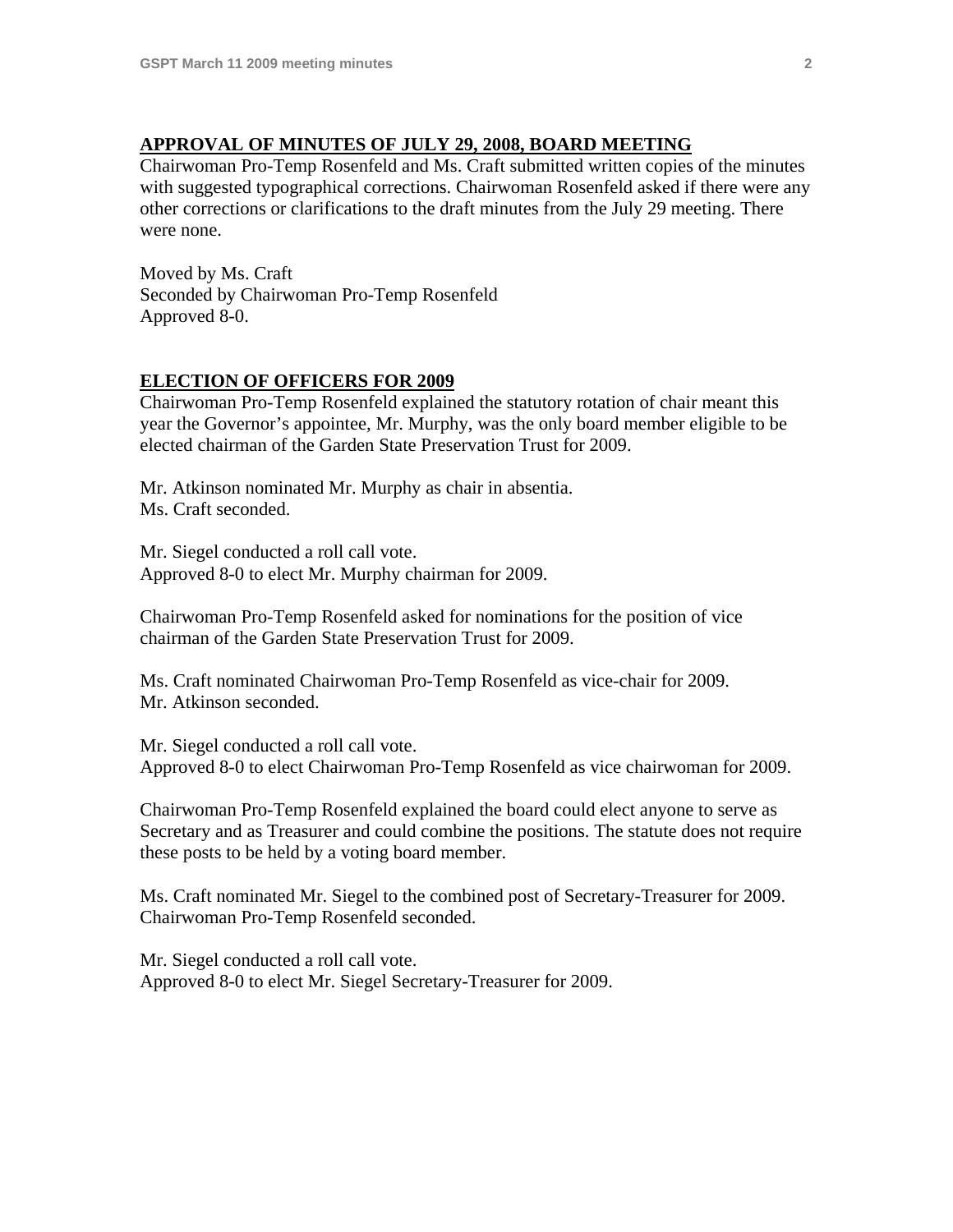Mr. Siegel took a moment to explain the rules of recusal from a vote. He said that in order for a board member to recuse from an item, it is required the member to refrain from any involvement in the deliberations or discussion leading up to the vote. He said recusal is not the same as abstention, in which a member participates in deliberations but simply chooses not to register a "yes" or "no" vote, as is every member's prerogative. He said recusal is more severe and requires compete detachment from the deliberations.

 Mr. Siegel said his review of the minutes from a previous meeting reminded of the actions of one board member who "surprised" him by recusing from a vote after actively participating in the discussion about the measure.

#### **EXECUTIVE DIRECTOR'S FISCAL REPORT Part 1**

Mr. Siegel reviewed the balance of funds available from the Garden State Historic Preservation Trust Fund of \$11.2 million and the balance available from the 2007 Historic Preservation Bond Fund with an authorized allocation of \$6 million from the November 2007 voter referendum. These in combination provided sufficient funds to cover the New Jersey Historic Trust recommended appropriation of \$15.6 million.

 Mr. Siegel said the \$11.2 million allocation from the Garden State Historic Preservation Trust Fund would exhaust the funds available for appropriation out of that account.

## **PRESENTATION OF NEW JERSEY HISTORIC TRUST RECOMMENDED HISTORIC SITE MANAGEMENT AND LEVEL I & II CAPITAL GRANTS FOR FY 2009**

Historic Trust Executive Director Dorothy Guzzo reviewed the projects recommended for grant awards.

 Ms. Guzzo said the Historic Trust recommended a grant total of \$15,557,201 and would bring the Historic Trust to the end of its GSPT funding. She said the agency took in 138 applications requesting \$38 million. She said the Historic Trust had planned to limit the grant total to \$10.5 million but chose to also tap into some of the funds available from the November 2007 referendum because of the volume and quality of the applications.

 Ms. Guzzo said a third of the grants would go to municipal governments, a third to nonprofit organizations, five to county agencies and the balance to church nonprofits.

Ms. Guzzo presented a slideshow examining the Historic Site Management grants to fund programs ranging from planning, project assessment or design, to tourism interpretation.

 Ms. Craft asked about the criteria for project selections and the decision-making process. Ms. Guzzo explained applicants' proposals must conform to U.S. Department of Interior historic rehabilitation standards, must be listed or eligible for listing on the National Register of Historic Places, and must conform to an array of Historic Trust regulations and guidelines, and must be owned by a public or nonprofit agency. She said the objective was long-term preservation.

 Ms. Craft noted that are more applications than available funds, and asked how the recommended grants were selected from among all of the applications. Ms. Guzzo reviewed a rigorous process that included applicant conferences and meetings.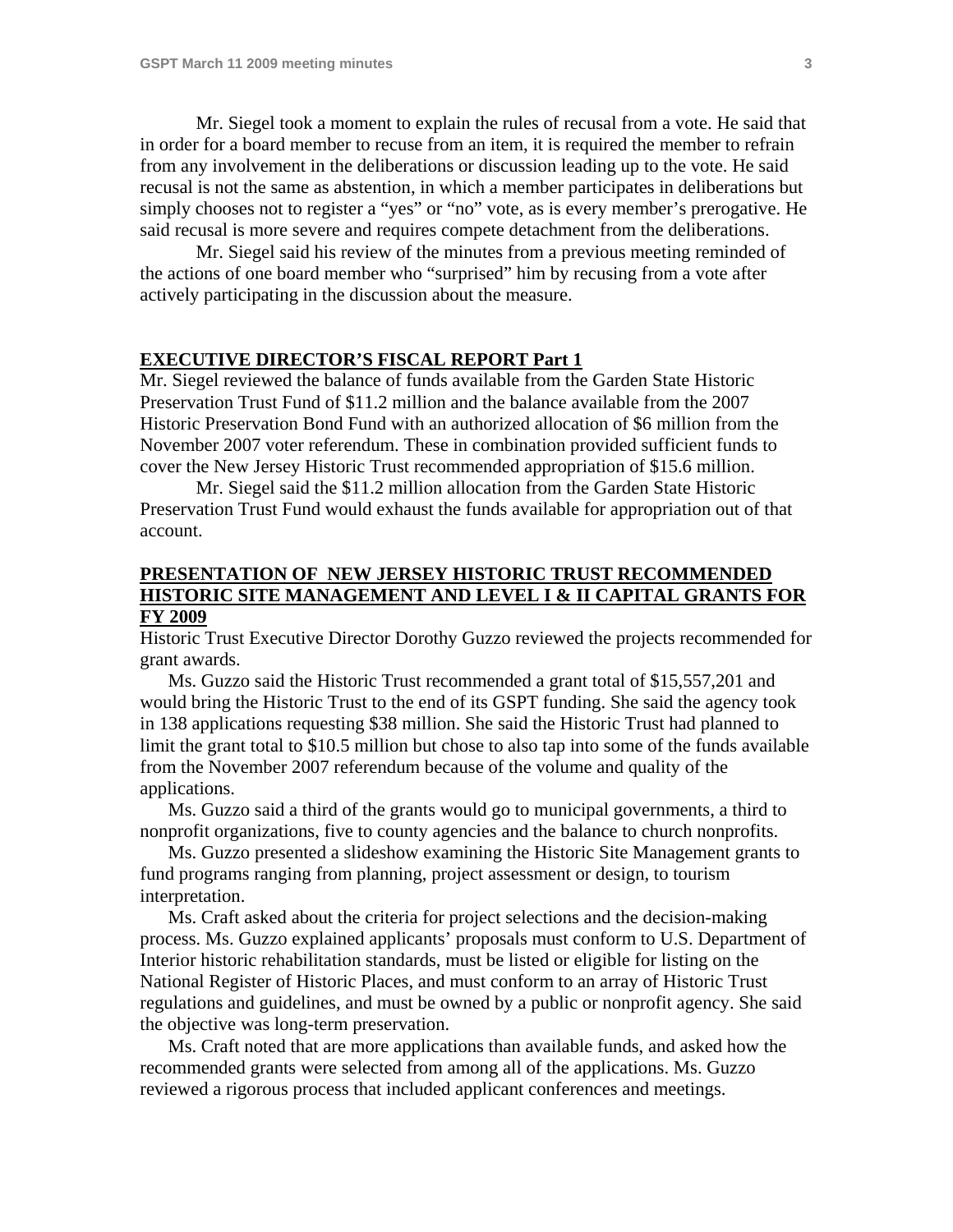Ms. Guzzo continued her slideshow examining the Level I and Level II Capital Preservation grants.

 Ms. Craft asked if these applicants are required to document their capacity to provide the 50-percent matching funds, and if an assessment of financial ability is one of the selection criteria. She asked if the Historic Trust was confident the successful applicants would be able to raise their side of the matching grant. Ms. Guzzo said applicants must demonstrate the ability to raise their share of the funds, and that this is consistently monitored. She said the grants are paid out in phases as reimbursements for work already completed, so the applicant is actually spending the funds first.

## **RESOLUTION #09-001 APPROVING NEW JERSEY HISTORIC TRUST RECOMMENDATIONS FOR LEVEL I & II CAPITAL GRANTS AND HISTORIC SITE MANAGEMENT GRANTS FOR FY2009**

Chairwoman Pro-Temp Rosenfeld asked for motions to approve the Resolution.

Moved by Mr. Hughey Seconded by Mr. Requa Approved 8-0.

## **RESOLUTION #09-002 APPROVING NEW JERSEY HISTORIC TRUST RECOMMENDATIONS FOR LEVEL I & II CAPITAL GRANTS AND HISTORIC SITE MANAGEMENT GRANTS FOR FY2009 FROM THE NOVEMBER 2007 HISTORIC PRESERVATION BOND FUND PL 2007 C.119 AND FROM OTHER FUNDS**

Moved by Ms. Craft Seconded by Mr. Hughey Approved 8-0.

#### **EXECUTIVE DIRECTOR'S FISCAL REPORT Part 2**

Mr. Siegel said the Green Acres recommendations for State Acquisitions, Local Grants and Nonprofit Grants totaled \$194,043,120.

 Mr. Siegel reviewed the balance of \$5.3 million from the Garden State Green Acres Trust Fund available for State Acquisition grants, and the full \$109 million available under the 2007 Green Acres Trust Fund arising from the November 2007 voter referendum.

 Mr. Siegel said these sources represent a part of the funding that Green Acres is proposing for FY2009. He said he had no information concerning the availability of other funds and could make no recommendation to the board concerning these funds. Mr. Siegel deferred to officials from the Office of Green Acres to discuss these other funds.

#### **PRESENTATION OF GREEN ACRES RECOMMENDATIONS FOR STATE ACQUISITION GRANTS, LOCAL GRANTS AND NONPROFIT GRANTS FOR FY 2009**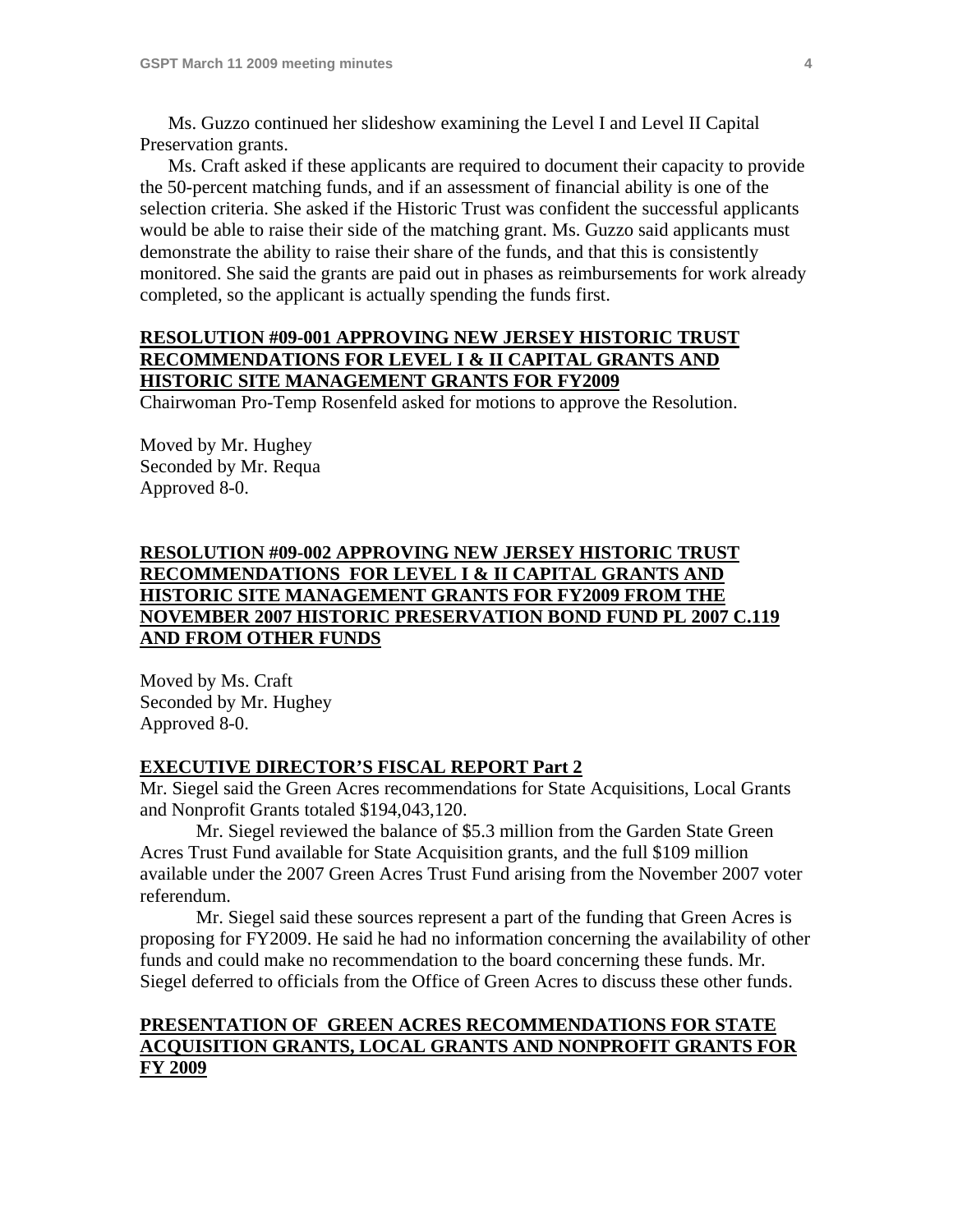A presentation was made by administrators Martha Sapp and Fawn McGee of the Office of Green Acres concerning the Green Acres Local & Nonprofit Grant Recommendations, Green Acres State Acquisition Recommendations and Blue Acres State Acquisition Recommendations.

 Ms. Sapp said Green Acres received almost \$230 million in applications for local and nonprofit land acquisitions, of which \$88 million is available to be recommended. She said requests for funding for park and recreational development totaled \$132 million, of which \$51 million is available to be recommended.

 Ms. Sapp said the funds being recommended come from the November 2007 referendum, interest earnings on the trust funds, loan repayments and project cancellations. She said Green Acres is committed to helping applicants succeed with projects, but sometimes if there is not adequate progress the State will cancel the funding for that project, and those funds then become available for other projects that are ready to go.

 Ms. Sapp explained the various local grant programs ranging from 2-percent loans to 75-percent share cash grants. She said the largest sum goes to planning-incentive communities with their own tax source. She said a base award is established in each grant round. This year the recommendation for the base award is \$500,000. She said towns with higher population density qualify for 1.5 times the base grant, and urban aid communities qualify to 2 times the base grant. Similar ratios apply in county programs.

 Ms. Sapp said the base award varies in each grant round, but the factor system is proven over time to be reliable and fair to all communities.

 Ms. Sapp said urban park development is an especially important model during the economic downturn because these development and construction projects improve neighborhood values and create jobs. She said conditions for land acquisition also improve during economic downturns, and that local recreation resources are especially important when economic downturns make family travel more difficult.

 Mr. Atkinson said he would recuse himself from the vote because his county agency was involved in dispersal of Green Acres Local Grant funds in Gloucester County, and he therefore would have oversight of certain of these grants.

 Mr. Rice, who is deputy administrator of the Office of Green Acres, publicly thanked the staff of the Office of Green Acres for their tremendous work in preparing these recommendations.

 Ms. McGee reviewed the State Acquisition Recommendations under the Green Acres and also the renewed Blue Acres programs. She said the total State Acquisition and Blue Acres recommendations of \$66 million would come from an allocation of \$45 million from the 2007 Referendum Bond Fund for Green Acres, \$12 million from the 2007 Referendum Bond Fund for Blue Acres, and \$9 million "from interest earnings."

 She said 102 properties were acquired in 2008 to preserved 5,500 acres at a cost of \$48 million.

 She said State Acquisitions were based on a regional bloc grant approach in which set sums were allocated to specific geographic areas, or "pods," thereby giving officials leeway on which projects to acquire within those geographic areas. She said statewide about 371 properties are available for acquisition at a rough cost of \$162 million. She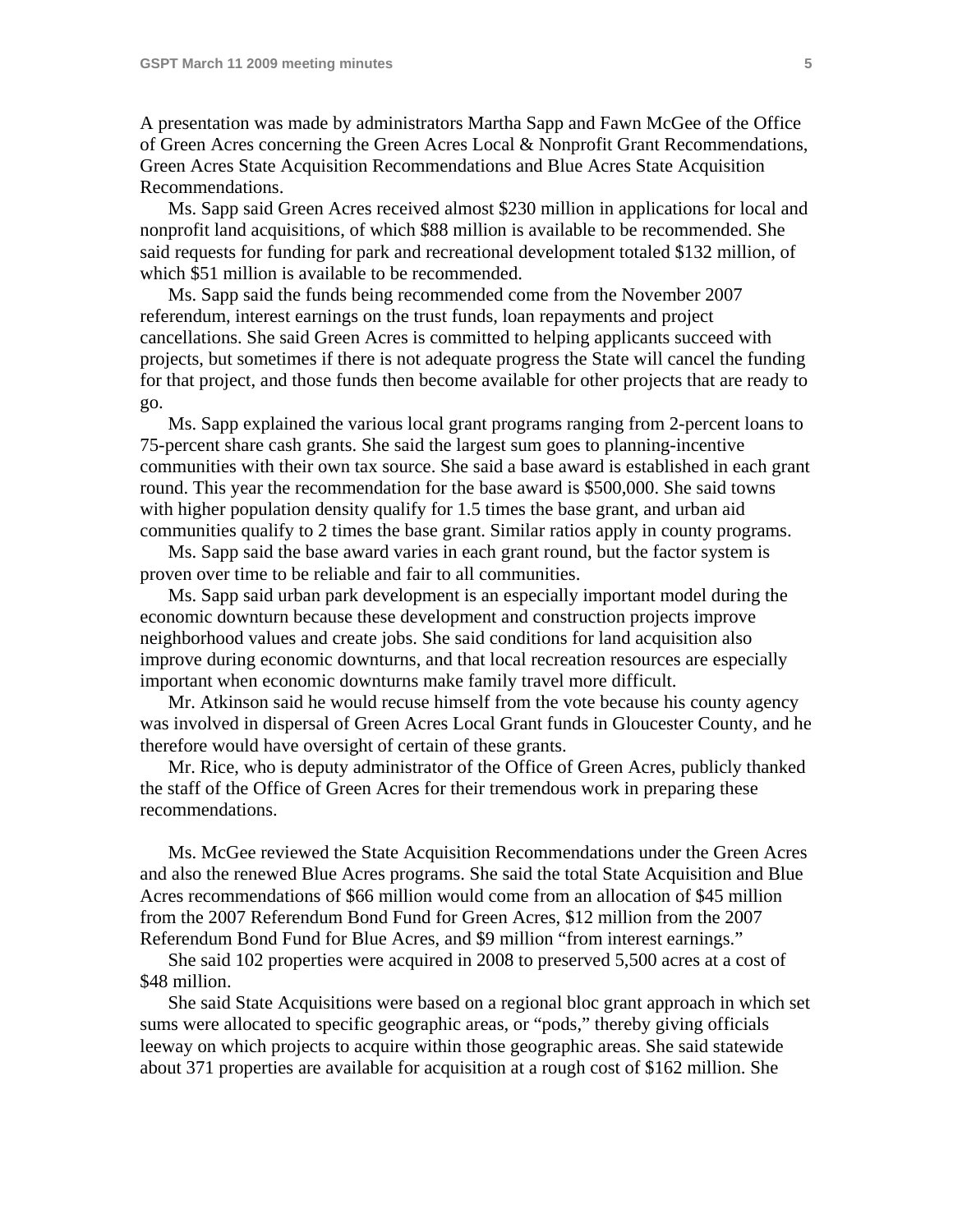said presently about \$40 million in acquisitions are actually under contract for State purchase pending the prompt appropriation of funds.

 Ms. McGee said the Blue Acres funds would go to acquire land for conservation or recreation access purposes in the floodways or tributaries of the Passaic, Raritan and Delaware rivers. She said eligible properties must be classified by the Federal Emergency Management Agency, or FEMA, as being subject to repetitive flood damage, or as useable to protect other land from such damage. Funds can also be used to demolish and remove structures on these acquisitions, citing the acquisition and clearing of frequently flooded homes along the Passaic River in Pompton Lakes and Wayne under the previous Blue Acres program created in 1995.

 Ms. McGee said acquiring properties that are listed as FEMA priorities could draw substantial federal matching grants of up to 70 percent of the acquisition cost.

 Chairwoman Pro-Temp Rosenfeld asked if FEMA grants were even available. Ms. McGee said these grants have already been funded. She said the State would be the applicant for the funds on a reimbursement basis. Ms. McGee reviewed the flood-area map books handed out to the members so they could see the broad areas qualified for grants under the recommendations were quite broad.

 Mr. Siegel gave the Green Acres staff great credit for ensuring their funding recommendations complied with FEMA regulations. He said federal grant rules are mindlessly complicated and it would have been far easier and less time-consuming for Green Acres staff to simply skip the federal funding and propose independent acquisitions. Because federal funding for other conservation programs is limited, Mr. Siegel said the Blue Acres program could turn out to be the most successful of all GSPT programs in drawing matching federal funds.

#### **RESOLUTION #09-003 APPROVING GREEN ACRES STATE ACQUISITION PROJECTS FOR FY2009.**

Chairwoman Pro-Temp Rosenfeld asked for motions to approve the Resolution.

Moved by Ms. Craft Seconded by Mr. Hughey Approved 8-0.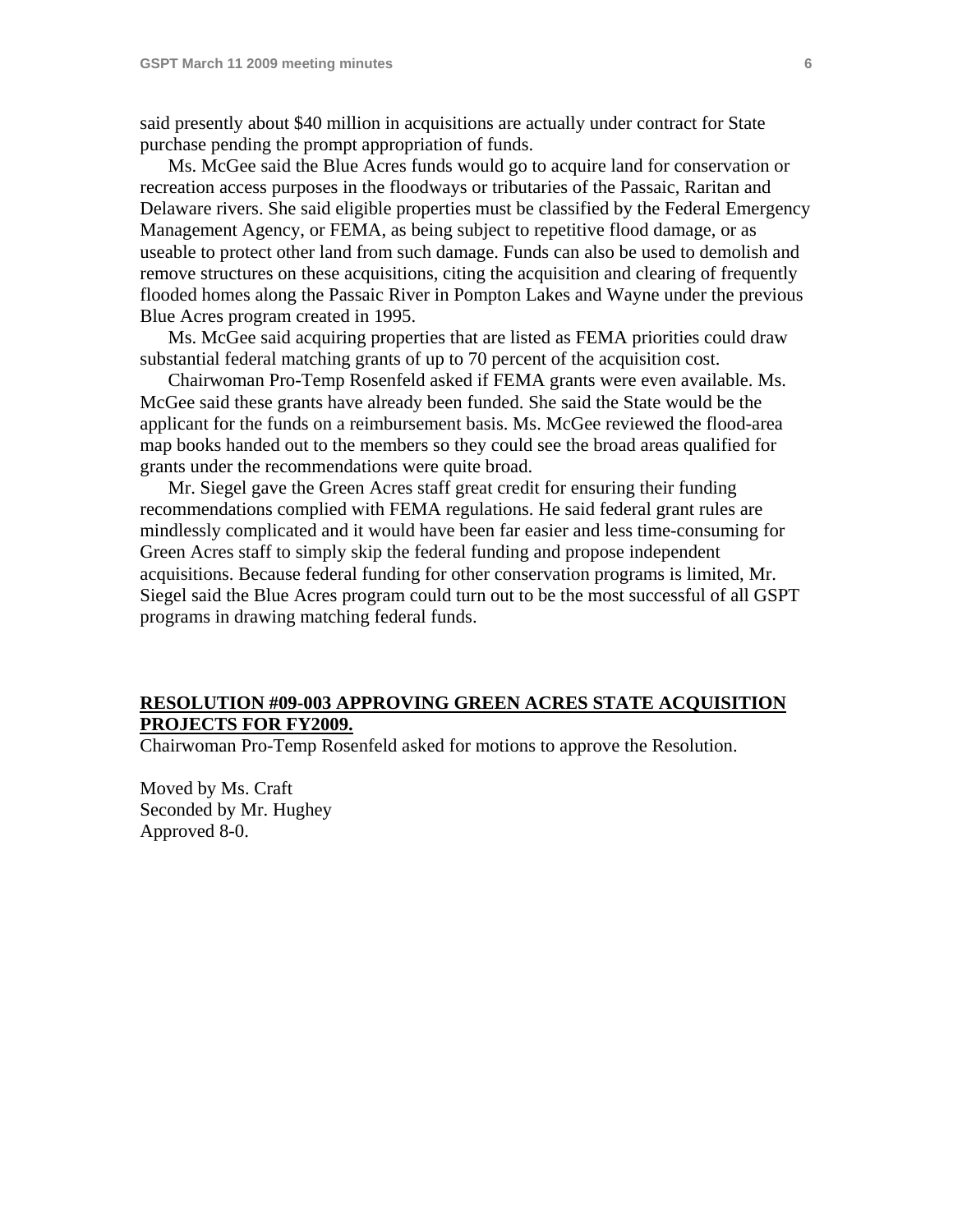# **RESOLUTION #09-004 APPROVING GREEN ACRES STATE ACQUISITION PROJECTS FOR FY2009 FROM THE NOVEMBER 2007 GREEN ACRES BOND FUND PL 2007 C.119 AND FROM OTHER FUNDS**

Moved by Mr. Rice Seconded by Mr. Requa Approved 8-0.

## **RESOLUTION #09-005 APPROVING GREEN ACRES LOCAL ACQUISITION & DEVELOPMENT PROJECT GRANTS FOR FY2009 FROM THE NOVEMBER 2007 GREEN ACRES BOND FUND PL 2007 C.119 AND FROM OTHER FUNDS**

Mr. Atkinson reiterated his recusal from the discussion and consideration of the Resolution because his county agency was involved in dispersal of Green Acres Local Grant funds in Gloucester County.

Moved by Mr. Rice Seconded by Mr. Hughey Approved 7-0.

Mr. Atkinson recused himself from the vote.

## **RESOLUTION #09-006 APPROVING GREEN ACRES NONPROFIT GRANTS FOR FY2009 IN 20 COUNTIES PLUS GRANTS IN MORRIS COUNTY TO THE GREAT SWAMP WATERSHED ASSOCIATION, HARDING LAND TRUST, LAMINGTON CONSERVANCY, LAND CONSERVANCY OF NJ, PASSAIC RIVER COALITION, PROTECT-OUR-WETLANDS-WATERS-&-WOODS INC., TRUST FOR PUBLIC LAND, UPPER RARITAN WATERSHED ASSOCIATION, AND NEW JERSEY CONSERVATION FOUNDATION FROM THE 2007 REFERENDUM GREEN ACRES BOND FUND PL 2007 C.119 AND FROM OTHER FUNDS.**

Mr. Siegel took over for Chairwoman Pro-Temp Rosenfeld and presided over the meeting.

Mr. Siegel explained the structure of the Nonprofit Grant resolutions as a courtesy to Chairwoman Pro-Temp Rosenfeld so she could participate in this, the main Resolution, while recusing on Resolution #09-007 concerning the one grant on which she had a conflict of interest.

Moved by Mr. Rice Seconded by Mr. Hughey Approved 7-0.

Mr. Atkinson recused himself from the vote.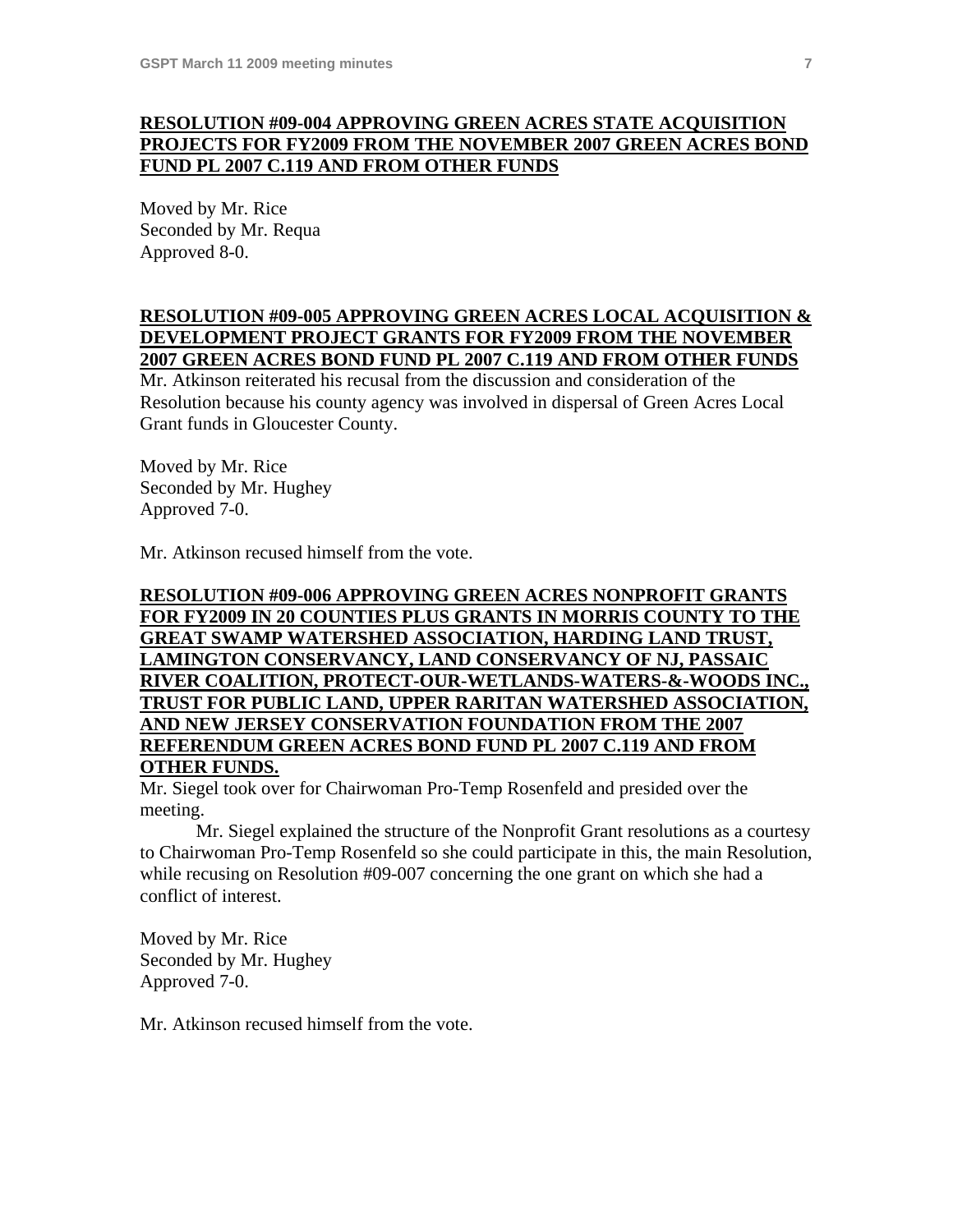## **RESOLUTION #09-007 APPROVING GREEN ACRES NONPROFIT LAND ACQUISITION GRANT FOR FY2009 TO SCHIFF NATURAL LANDS TRUST OFMORRIS COUNTY FROM THE 2007 REFERENDUM GREEN ACRES BOND FUND PL 2007 C.119 AND FROM OTHER FUNDS.**

Moved by Mr. Hughey Seconded by Mr. Rice Approved 7-0.

Chairwoman Pro-Temp Rosenfeld recused herself from the vote.

## **RESOLUTION #09-008 APPROVING BLUE ACRES STATE ACQUISITION PROJECTS FOR FY2009 FROM THE 2007 REFERENDUM BLUE ACRES BOND FUND PL 2007 C.119.**

Moved by Mr. Rice Seconded by Ms. Craft Approved 8-0.

## **RESOLUTION #09-009 AUTHORIZING THE TREASURY DEPARTMENT DIVISION OF ADMINISTRATION TO ISSUE REQUEST-FOR-PROPOSALS AND TO AWARD A CONTRACT FOR GSPT OFFICE AUDITS FOR FY2007 AND FY2008**

Chairwoman Pro-Temp Rosenfeld, who also chairs the Finance & Audit Subcommittee, explained the scope of the audit was small, confined only to the expenditure by the GSPT office of appropriated funds, because the major conservation trust funds were audited under statutory mandate by the State Office of Management & Budget. She the resolution authorizes her subcommittee to receive bids and then to award a contract.

Moved by Mr. Requa Seconded by Ms. Craft Approved 8-0.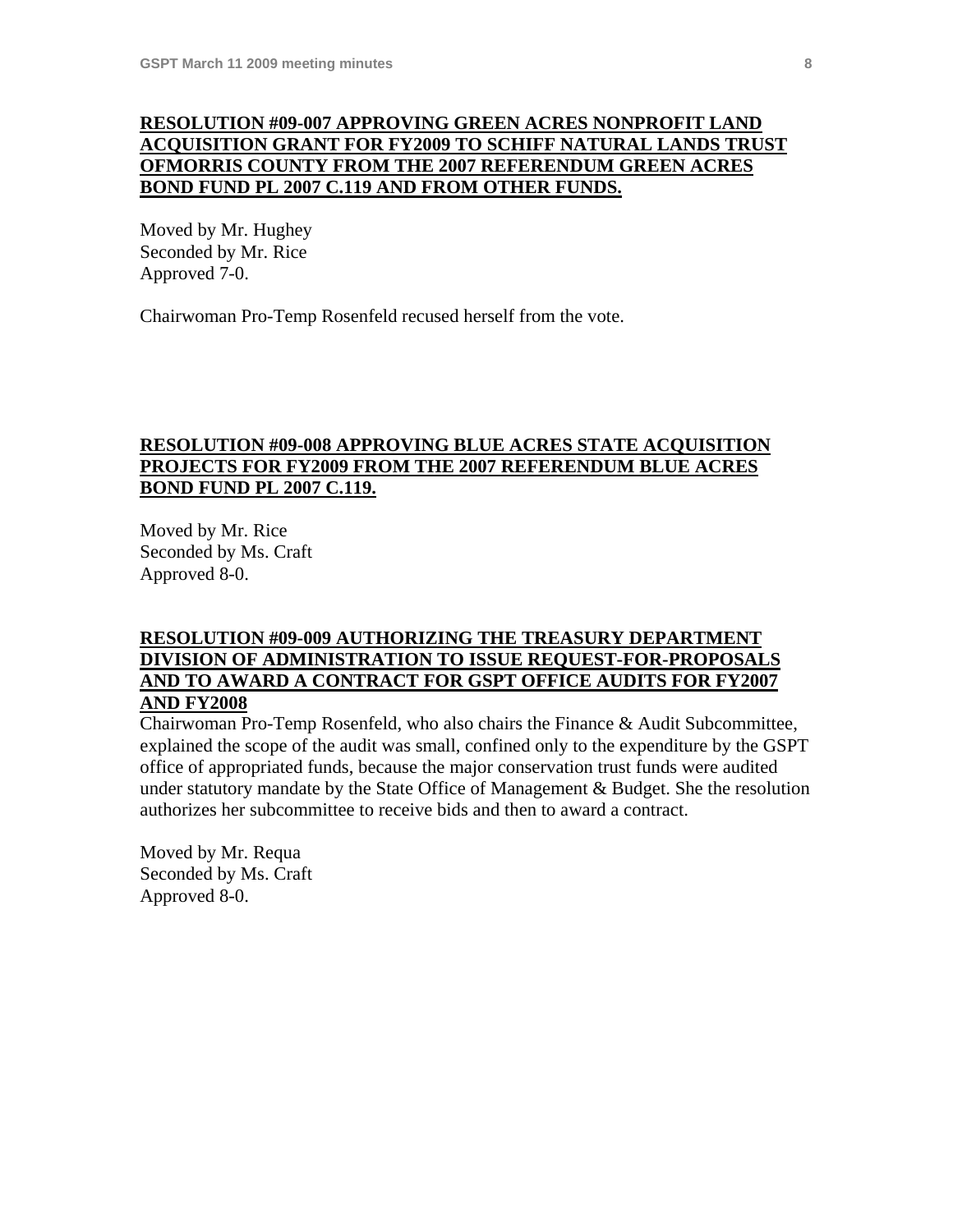### **RESOLUTION #09-010 RATIFYING AND APPROVING FISCAL YEAR 2009 GSPT OFFICE BUDGET**

Budget had been mailed to board members in advance and was enclosed in the board member's meeting books.

 Board members discussed various aspects of the budget such as the funding for Farmland Preservation signs and the use of unexpended administrative funds.

Moved by Mr. Hughey Seconded by Ms. Craft Approved 8-0.

# **RESOLUTION #09-011 TO MODIFY THE EXPENDITURE MONITORING PROGRAM ADOPTED IN RESOLUTION #04-010.**

Mr. Siegel explained how the Expenditure Monitoring Program would continue to function on an advisory basis.

Moved by Mr. Atkinson Seconded by Ms. Craft Approved 8-0.

#### **SUBSTANTIAL APPROVAL OF MEETING MINUTES FOR TRANSMITTAL TO THE GOVERNOR'S OFFICE.**

Mr. Siegel reviewed the actions taken during the meeting and requested "substantial approval" of the minutes of these actions as he had reviewed them.

Chairwoman Pro-Temp Rosenfeld asked for a motion for substantial approval of the March 11 meeting minutes to engage the Governor's 14-day veto period. (This would permit the resolutions to take effect without waiting for the minutes to be formally approved at the next Trust board meeting.)

Moved by Mr. Requa Seconded by Mr. Rice Approved 8-0.

#### **BOARD MEMBER COMMENT**

Ms. Craft discussed how the "dual appraisal" provisions apply to current projects since the requirement sunsets on June 30. She said the farmland program interpretation was to apply the provision only to projects in which specific, definitive steps have been taken in the application process by June 30.

 Mr. Requa asked if any board members or others knew of university studies concerning economics or the impacts of land acquisition and conservation. Mr. Siegel